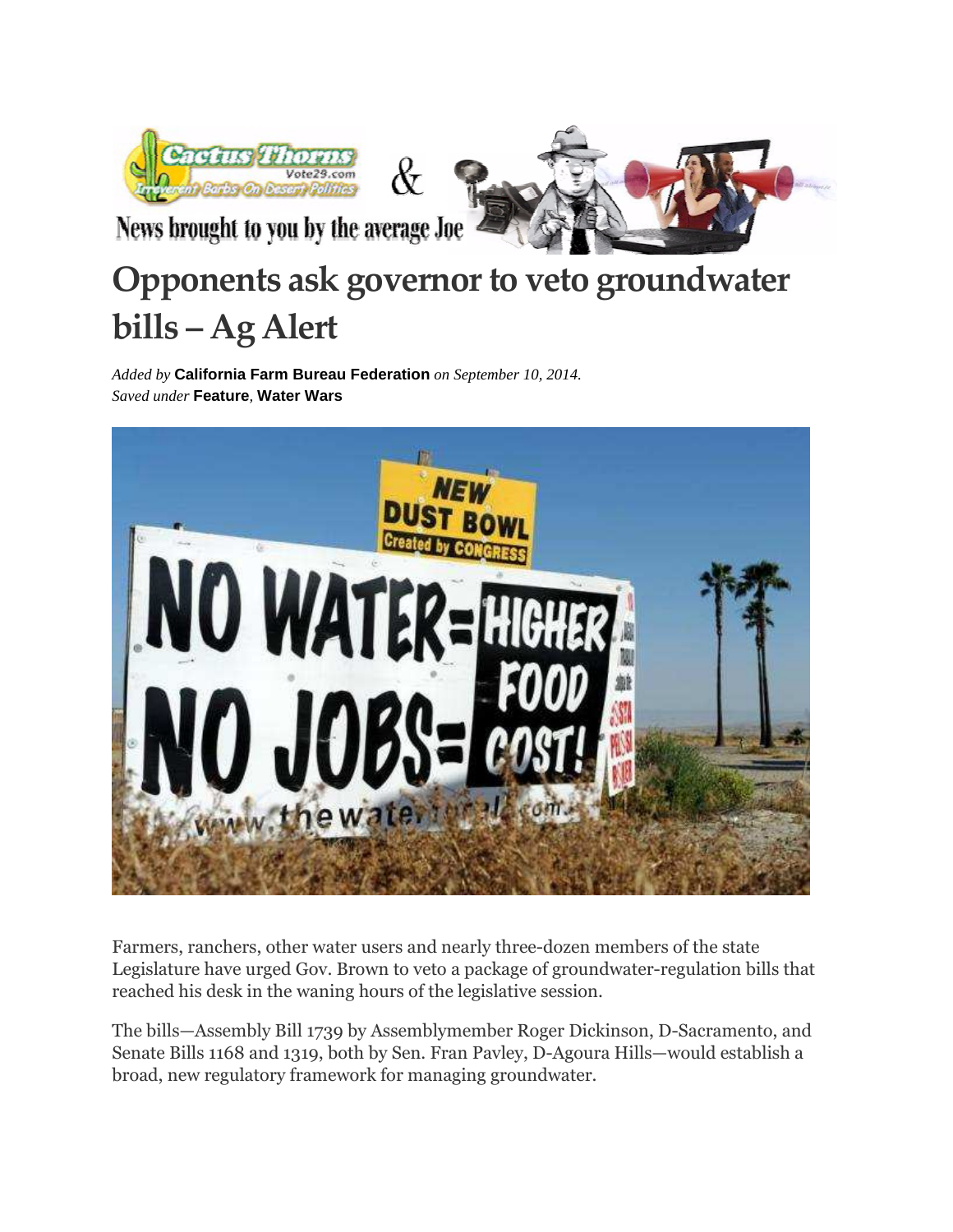Gov. Brown has until Sept. 30 to sign or veto the legislation.

Opponents, including the California Farm Bureau Federation, say the bills go well beyond addressing issues of basins in overdraft, casting a cloud on water rights and establishing requirements that will lead to confusion and litigation.

CFBF President Paul Wenger said Farm Bureau has always encouraged the proper management of groundwater, but that doing the job efficiently and effectively should have been the priority.

"Instead," Wenger said, "the Legislature took the 'ready, fire, aim' approach, rushing these bills through and creating a massive new regulatory program in the final days of the legislative session."

Farmers, ranchers and other California landowners will be left to pick up the pieces, he said, dealing with the consequences of the legislation for years to come.

Under the bills, basins in critical overdraft would be required to develop groundwatermanagement plans within five years. Other basins would have seven years, but low- and very low-priority basins would not be mandated to develop plans.

A bipartisan group of 35 Assemblymembers and senators urged Gov. Brown to veto the legislation and to call a special session of the Legislature in December to reconsider groundwater management.

"Like you, we are concerned about the increasing conditions of overdraft in many groundwater basins," the legislators wrote to the governor. "However, the legislation before you punishes groundwater users in basins that have little or no overdraft or already have effective management efforts in place. It will also infringe upon the right to groundwater, at a time when available water supplies are getting tighter."

The legislators warned that the authorities granted in the groundwater legislation "will radically alter the landscape of groundwater law" in coming years and will have "a destabilizing impact on those who depend on groundwater supplies."

In their letter, the legislators said they are willing to help the Brown administration craft a "narrower, more effective measure focused on basins where real problems exist, encouraging them to implement management measures modeled by other regions, and providing new state authority to intervene where local management fails."

The letter was signed by Assemblymembers Katcho Achadjian, R-San Luis Obispo; Travis Allen, R-Huntington Beach; Frank Bigelow, R-O'Neals; Rocky Chávez, R-Oceanside; Connie Conway, R-Tulare; Brian Dahle, R-Bieber; Tim Donnelly, R-Twin Peaks; Steve Fox, D-Palmdale; Beth Gaines, R-Roseville; Jeff Gorell, R-Camarillo; Adam Gray, D-Merced; Shannon Grove, R-Bakersfield; Curt Hagman, R-Chino Hills; Diane Harkey, R-Dana Point; Brian Jones, R-Santee; Eric Linder, R-Corona; Dan Logue, R-Marysville; Allan Mansoor, R-Costa Mesa; Melissa Melendez, R-Lake Elsinore; Kristin Olsen, R-Modesto; Rudy Salas, D-